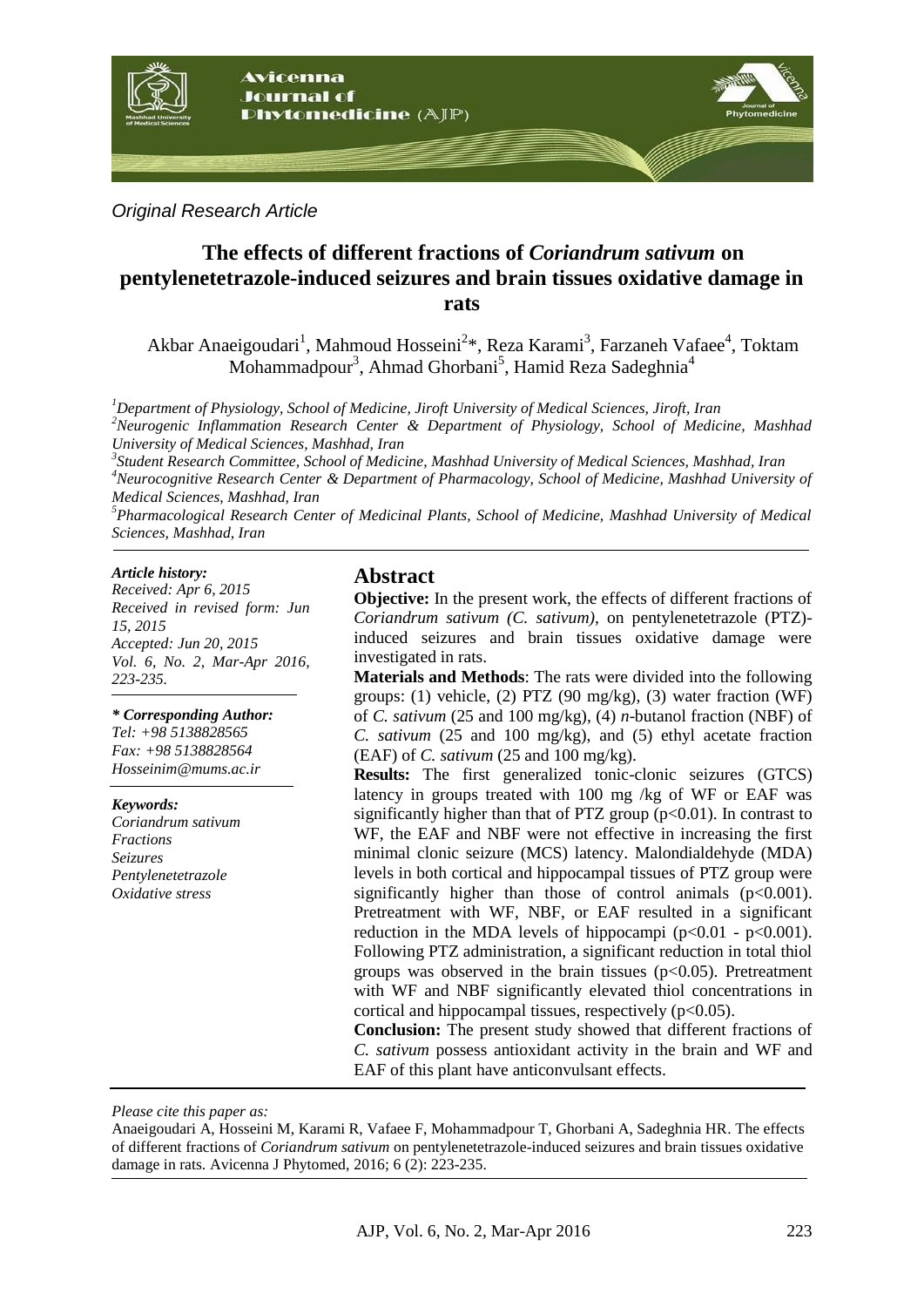# **Introduction**

Epilepsy is a common neurological disease which affects approximately 1% of the population (Sander, 2003). It is characterized by abnormal episodic bursts of electrical activity in neurons which has significant impact on the cognitive processes and behavior of the affected patients (Meador, 2002). Accumulating evidence revealed an important role for oxidative stress both as a consequence and a cause of epileptic seizures (Golechha et al., 2010; Patel, 2004). It has been found that prolonged seizures resulted in oxidative damage to lipids, DNA, and susceptible proteins (Kudin et al., 2002). Moreover, increased amounts of free radicals have been obsereved during seizures (Gupta and Briyal, 2006).

The central nervous system (CNS) tissues contain high levels of fatty acids (Halliwell, 1992). It has been shown that membrane lipid constituents in the CNS are highly susceptible to oxidative injury (Coyle and Puttfarcken, 1993; Frolich and Riederer, 1995).

Oxidative damage plays an important role in the pathogenesis of various CNS disorders and neurobehavioral impairments (Qureshi et al., 2004; Sharma et al., 2009). Also, it has been well documented that functional impairments which occur in central nervous system during epilepsy and seizure may be at least in part due to brain tissues oxidative damages (Mehla et al., 2010; Parfenova et al., 2012). Furthermore, the anti-convulsant activity of several agents with antioxidant properties such as melatonin, vineatrol, trans-resveratrol and alpha lipoic acid has been documented in studies (Gupta and Briyal, 2006; Sharma et al., 2005). Consistent with these observations, there are some reports showing that reactive oxygen species (ROS) may underlie the convulsant and neurotoxic effects of pentylenetetrazol (PTZ) (Aldarmaa et al., 2010). Collectively, it appears that a promising approach to provide neuroprotection against epilepsy or to find new therapeutics for this disorder is the use of antioxidants.

Medicinal plants are good sources of new therapeutics for human diseases. *Coriandrum sativum* (*C. sativum*), an annual herb, belonging to the Apiaceae family, has been reported to have a wide range of biological activities including sedative-hypnotic, anti-diabetic, hypolipidemic, and hepatoprotective effects (Rakhshandeh et al., 2012; Eidi et al., 2009; Dhanapakiam et al., 2008; Samojlik et al., 2010). Experimental studies have also revealed strong antioxidant activity of *C. sativum* that is superior to known antioxidants like ascorbic acid (Samojlik et al., 2010; Hashim et al., 2005; Misharina and Samusenko, 2008; Sultana et al., 2010). In our previous works, we found that aerial parts of *C. sativum* has sedative effect and also their water-soluble compound(s) induces neuroprotective activity under stressful conditions like ischemia (Rakhshandeh et al., 2012, Ghorbani et al., 2011). Emam Ghoreyshi et al. reported that the seed of *C. sativum* possess anticonvulsant activity (Emam Ghoreyshi et al., 2008). However, so far, no study has been done to evaluate anti-convulsant activity of aerial parts of *C. sativum*. Since the aerial parts, but not the seeds, of this plant are widely used as vegetable all over the world, therefore it is reasonable to investigate anti-convulsant activity of these parts of *C. sativum*.

PTZ is a selective inhibitor of the chloride channel which is coupled to the GABAA receptor (Sejima et al., 1997). It is a well-known chemo-convulsant which is frequently used for evaluation of antiepileptic properties (Porter et al., 1984; [Hosseinzadeh](http://www.ncbi.nlm.nih.gov/pubmed?term=Hosseinzadeh%20H%5BAuthor%5D&cauthor=true&cauthor_uid=16707256) and [Sadeghnia,](http://www.ncbi.nlm.nih.gov/pubmed?term=Sadeghnia%20HR%5BAuthor%5D&cauthor=true&cauthor_uid=16707256) 2007). A high dose of PTZ induces a continued seizure activity which progresses from mild [myoclonic](http://medical-dictionary.thefreedictionary.com/myoclonic) jerks to face and forelimbs [clonus](http://medical-dictionary.thefreedictionary.com/clonus) without loss of righting reflex (which is known as minimal clonic seizure, MCS), to clonic seizures of limbs with loss of righting reflex, to full tonic extension of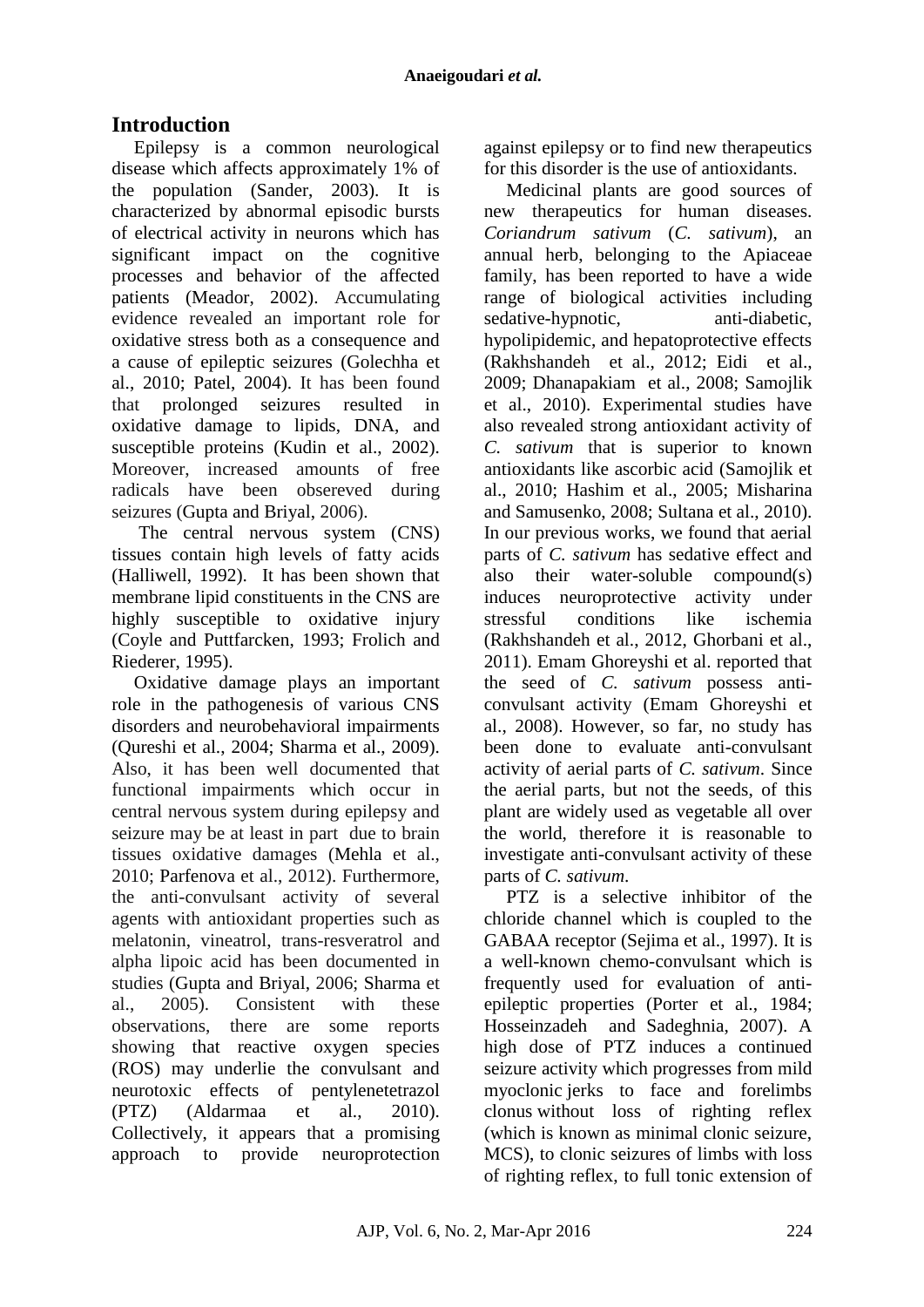both forelimbs and hindlimbs (generalized tonic-clonic seizures, GTCS) (Loscher et al., 1991). PTZ has been repeatedly used at the doses of 90-100 mg/ kg to induce MCS and GTCS seizures (Hosseini et al., 2011; Hosseini et al., 2009; Ebrahimzadeh Bideskan et al., 2011; Hosseini et al., 2012; Hosseini et al., 2013).

In our previous work, we found that the hydro-alcoholic extract and fractions of *C. sativum* induced sedative/hypnotic effects at the doses of 50, 100, 200 and 400 mg/kg (Rakhshandeh et al., 2012). In the present study, we aimed to evaluate the possible protective effects of water fraction (WF), *n*butanol fraction (NBF) and ethyl acetate fraction (EAF) of *C. sativum* on brain tissues oxidative damage in PTZ-induced seizures model in rat. Behavioral responses to PTZ administration were also evaluated in animals treated with these fractions.

# **Materials and Methods**

#### **Drugs and chemicals**

PTZ was purchased from Sigma Aldrich Company (St. Louis, USA). Other chemical compounds such as thiobarbituric acid (TBA), trichloroacetic acid (TCA) and 2, 2'-dinitro- 5, 5'-dithiodibenzoic acid (DTNB) were bought from Merck Company.

#### **Animal groups**

Male Wistar rats weighing  $250 \pm 20$  g were used in this study. The animals were kept at the animal house under controlled conditions (12h/12h light/dark cycle, 22- 24° c temperature and appropriate humidity) with laboratory chow and water provided *ad libitum*. The study protocol using the laboratory rats complied with the general guidelines of the animal care provided by Mashhad University of Medical Sciences, Mashhad, Iran.

The animals were randomly divided into eight groups  $(n = 8$  in each group) and injected as per following protocol:

(1) Control (received only vehicle)

(2) Vehicle + PTZ (90 mg/kg)

 $(3 \text{ and } 4) \text{ WF} (25 \text{ and } 100 \text{ mg/kg}) + PTZ$  $(5 \text{ and } 6) \text{ NBF} (25 \text{ and } 100 \text{ mg/kg}) + PTZ$  $(7 \text{ and } 8)$  EAF (25 and 100 mg/kg) + PTZ

The animals were treated with vehicle or different fractions 30 min before intraperitoneally (IP) injection of PTZ. The brain tissues were then removed for biochemical measurements. In our previous work, we found that hydro-alcoholic extract and fractions of *C. sativum* induced sedative/hypnotic effects at the doses of 50, 100, 200 and 400 mg/kg (16). In the current study, therefore, we used comparable doses (25-100 mg/kg) of *C. sativum* fractions to test its anticonvulsive effect.

### **Plant extracts**

Here, *C. sativum* (leaves, stems, and twigs) was collected from Neyshabur area (Khorasan Razavi province, Iran). The taxonomic identity of the plant was confirmed and a voucher specimen (No. 10068) was deposited at the herbarium of school of Pharmacy (Mashhad University of Medical Sciences, Mashhad, Iran). The aerial parts of *C. sativum* were dried and then grounded to fine powder using a blender. To prepare hydroalcoholic extract, each 50 g of the powder was extracted with 300 ml ethanol-water (70/30 v/v) using a Soxhlet apparatus (Rakhshandah and Hosseini, 2006; Ghorbani et al., 2013). After 48 h, the extract was dried by a rotary vacuum evaporator (yield 30% w/w).

For preparation of *C. sativum* fractions, each 10 g of dried extract was suspended in 300 ml distilled water, transferred to a separator funnel, and partitioned with ethyl acetate (300 mL  $\times$  6). The ethyl acetatesoluble fraction (i.e. EAF) was collected and the remaining solution was further partitioned with *n*-butanol (300 mL  $\times$  6). The NBF was also separated and the lower water-soluble layer was considered as WF (Ghorbani et al., 2015). The resulting fractions were dried on a water bath and working solutions were prepared in saline, saline containing 1% tween, and 1% DMSO for WF, EAF and NBF, respectively. The yields obtained by the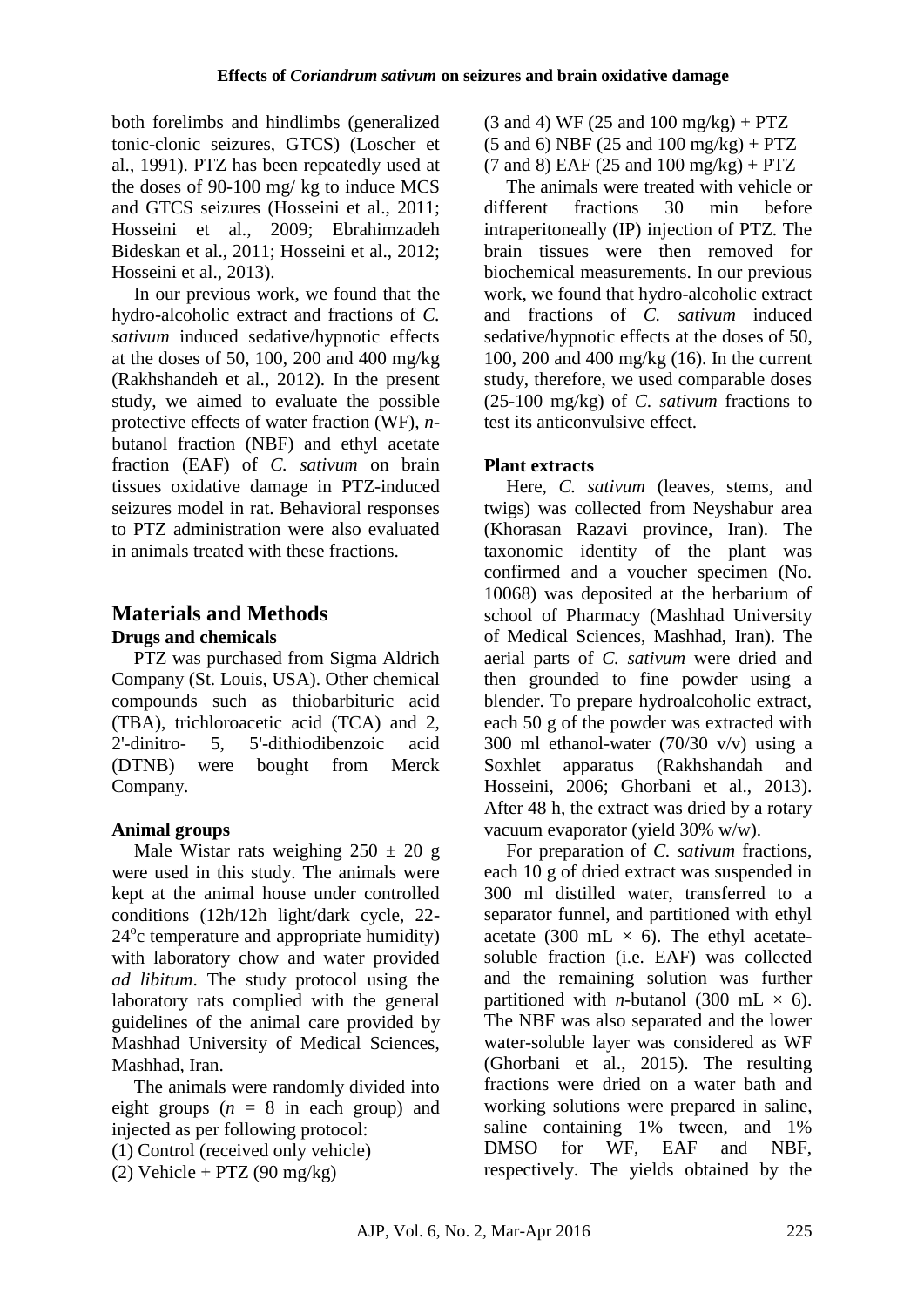extract fractionation were 78% WF, 9.6% EAF, and 12.4% NBF.

#### **PTZ-induced seizures**

In order to observe ictal behavior, PTZ was injected (IP) and the animals were placed in Plexiglas arena (30 cm  $\times$  30 cm  $\times$ 30 cm) on the day of the experiment. The animals were observed during a 60-min period after PTZ administration. Behavioral responses of the animals to PTZ administration were evaluated using these criteria: latency to the first minimal clonic seizure (MCS), incidence of MCS, latency to the first generalized tonic-clonic seizures (GTCS), incidence of GTCS, protection percentage against GTCS and protection percentage against mortality (Hosseini et al., 2011; Hosseini et al., 2009; Ebrahimzadeh Bideskan et al., 2011; Hosseini et al., 2012; Hosseini et al., 2013).

For the latencies to the first MCS and GTCS, the time onset (in seconds) of first MCS (appeared as myoclonic contractions of face and forelimbs known as face and forelimb clonus) and the time onset (in seconds) of GTCS (appeared as falling, tonic contractions followed by clonic contractions of whole body) were measured. Regarding the incidence of MCS and GTCS, the number of animals per group showing MCS or GTCS was reported (Hosseini et al., 2011; Hosseini et al., 2009; Ebrahimzadeh Bideskan et al., 2011; Hosseini et al., 2012; Hosseini et al., 2013).

#### **Biochemical assessment**

After behavioral study, the animals were sacrificed, and the brains were removed and dissected on an ice-cold surface and finally tissues were submitted to biochemical measurements. Total SH groups were measured using DTNB as the reagent. This reagent reacts with the SH groups to produce a yellow colored complex which has a peak absorbance at 412 nm. Briefly, 1ml Tris-EDTA buffer (pH =  $8.6$ ) was added to  $50$  µl brain homogenate in 1ml cuvettes and sample absorbance was read at 412 nm against Tris-EDTA buffer alone (A1). Then, 20 μl DTNB reagents (10 mM in methanol) were added to the mixture and after 15 min (stored in laboratory temperature) the sample absorbance was read again (A2). The absorbance of DTNB reagent was read as a blank (B). Total thiol concentration (mM) was calculated using the following equation (Hosseinzadeh et al., 2005; Sadeghnia et al., 2013; Khodabandehloo et al., 2013).

Total thiol concentration  $(mM) = (A2 A1-B$ ) × 1.07/0.05 × 13.6

The level of malondialdehyde (MDA), as an index of lipid peroxidation, was measured. MDA reacts with TBA as a thiobarbituric acid reactive substance to produce a red colored complex which has peak absorbance at 535 nm. The TBA-TCA-HCL reagent was added to homogenate and the solution was heated in a water bath for 40 min. After cooling, the whole solutions were centrifuged at 1000 g for 10 min. Then, the absorbance was measured at 535 nm (Hosseini et al., 2012; Hosseini et al., 2013; Nassiri-Asl et al., 2013). The MDA concentration was calculated as follows:  $C \t(m) =$ Absorbance/(1.65  $\times$  10<sup>5</sup>)

## **Statistical analysis**

All data were expressed as Mean  $\pm$  SEM and analyzed by using one way ANOVA followed by Tukey's post hoc comparison test. p values less than 0.05 were considered as statistically significant.

## **Results**

#### **Effect of the fractions of** *C. sativum* **on PTZ-induced seizures**

All the animals in different treatment groups (except for the control group which did not receive PTZ) showed MCS and GTCS following PTZ administration. The WF at 25 mg/kg was not effective against MCS or GTCS (Figure 1). The WF at 100 mg/kg prolonged MCS latency, although the effect was not significant (Figure1).

The WF at 25 mg/kg was not effective against GTCS (Figure 1); however, GTCS latency in the group treated with 100 mg/kg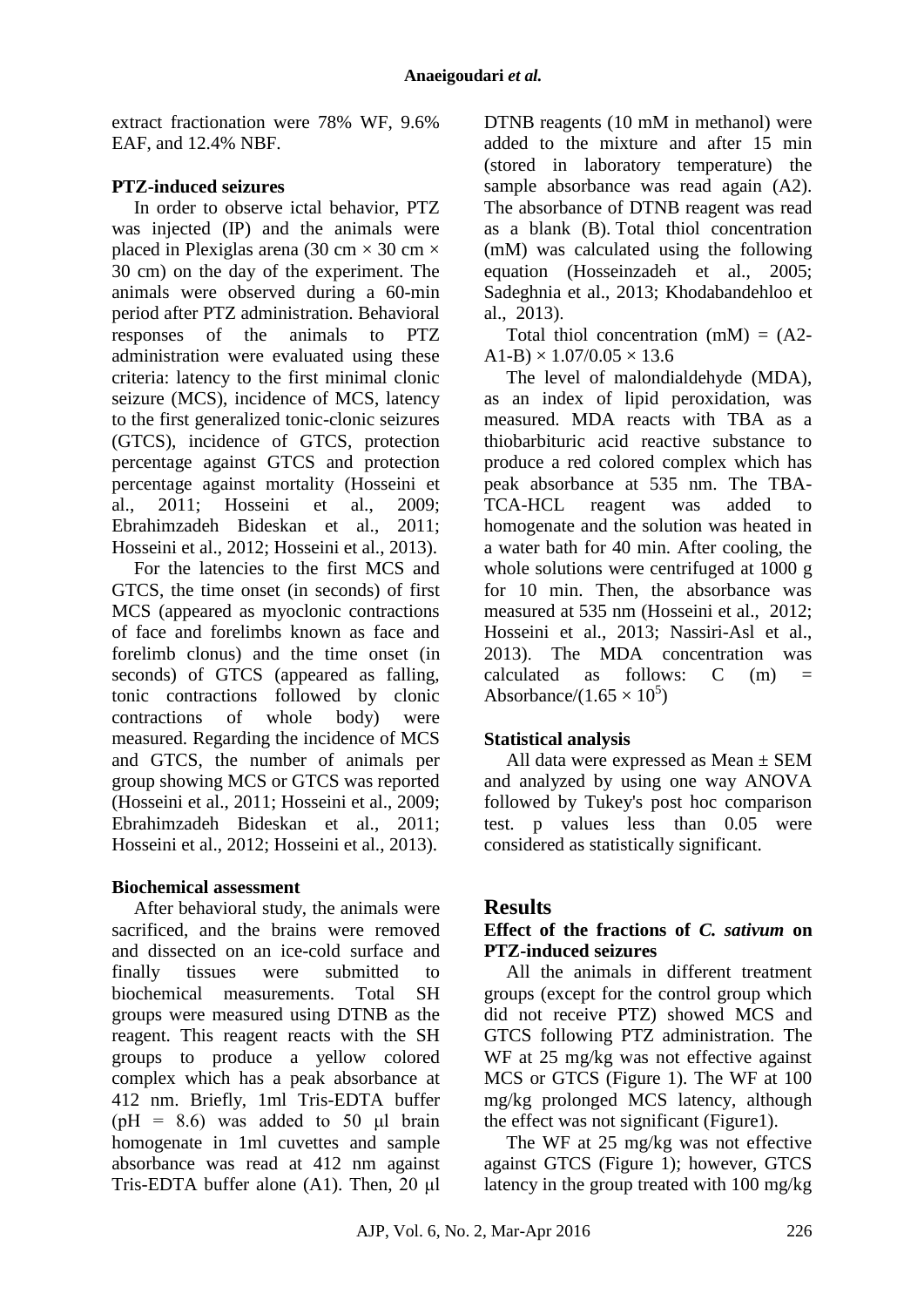of WF was significantly higher than that of PTZ group  $(p<0.05)$ . The effect of 100 mg/kg was significantly higher than that of 25 mg/ kg (p< $0.01$ ).



Figure 1. The effects of 25 and 100 mg/kg of water fraction (WF) of hydroalcoholic extract of *C. sativum* on latencies to minimal clonic seizures (MCS) (A) and generalized tonic–clonic seizures (GTCS) (B) onsets after a single injection ( 90 mg/kg ) of PTZ. PTZ: pentylenetetrazole, WF 25: water fraction 25 mg/kg, WF 100: water fraction 100 mg/kg. Data are presented as mean $\pm$  SEM (n= 8) in each group). \* p<0.05 as compared to PTZ group,  $p$  <0.05 as compared to WF 25 group.

Administration of 25 and 100 mg/kg of EAF had no effect on MCS latency. However, the MCS latency in the animal of EAF 100 group was longer than that of EAF 25 group ( $p<0.05$ , Figure 2). Here, 100 mg/kg of EAF prolonged the GTCS latency ( $p<0.01$ , Figure 2).

The GTCS latency in the animals treated with 100 mg/kg of EAF was higher than that of the ones treated by 25 mg/kg (p<0.001, Figure 2). Neither 25 nor 100 mg/kg of NBF could change MCS. The GTCS latency was not affected by 25 or 100 mg of NBF (Figure 3).

#### **Effect of** *C. sativum* **on brain tissues oxidative damage**

The MDA levels in both hippocampal and cortical tissues of PTZ group were significantly higher than that of control animals ( $p<0.001$ , Figures 4A and 4B).



Figure 2. The effects of 25 and 100 mg/kg of ethyl acetate fraction (EAF) of hydroalcoholic extract of *C. sativum* on latencies to minimal clonic seizures (MCS) (A) and generalized tonic–clonic seizures (GTCS) (B) onsets after a single injection (90 mg/kg) of PTZ. PTZ: pentylenetetrazole, EAF 25: ethyl acetate fraction 25 mg/kg, EAF 100: ethyl acetate fraction 100 mg/kg. Data are presented as mean  $\pm$  SEM (n= 8 in each group). \*\*p<0.05 as compared to PTZ group,  $+p<0.05$  and  $^{+++}p<0.001$  as compared to EAF 25 group.



Figure 3. The effects of 25 and 100 mg/kg of Nbutanol fraction (NBF) of hydroalcoholic extract of *C. sativum* on latencies to minimal clonic seizures (MCS) (A) and generalized tonic–clonic seizures (GTCS) (B) onsets after a single injection (90 mg/kg) of PTZ. PTZ: pentylenetetrazole, NBF 25: *n*-butanol fraction 25 mg/kg, EAF 100: *n*-butanol fraction 100 mg/kg. Data are presented as mean  $\pm$ SEM (n= 8 in each group).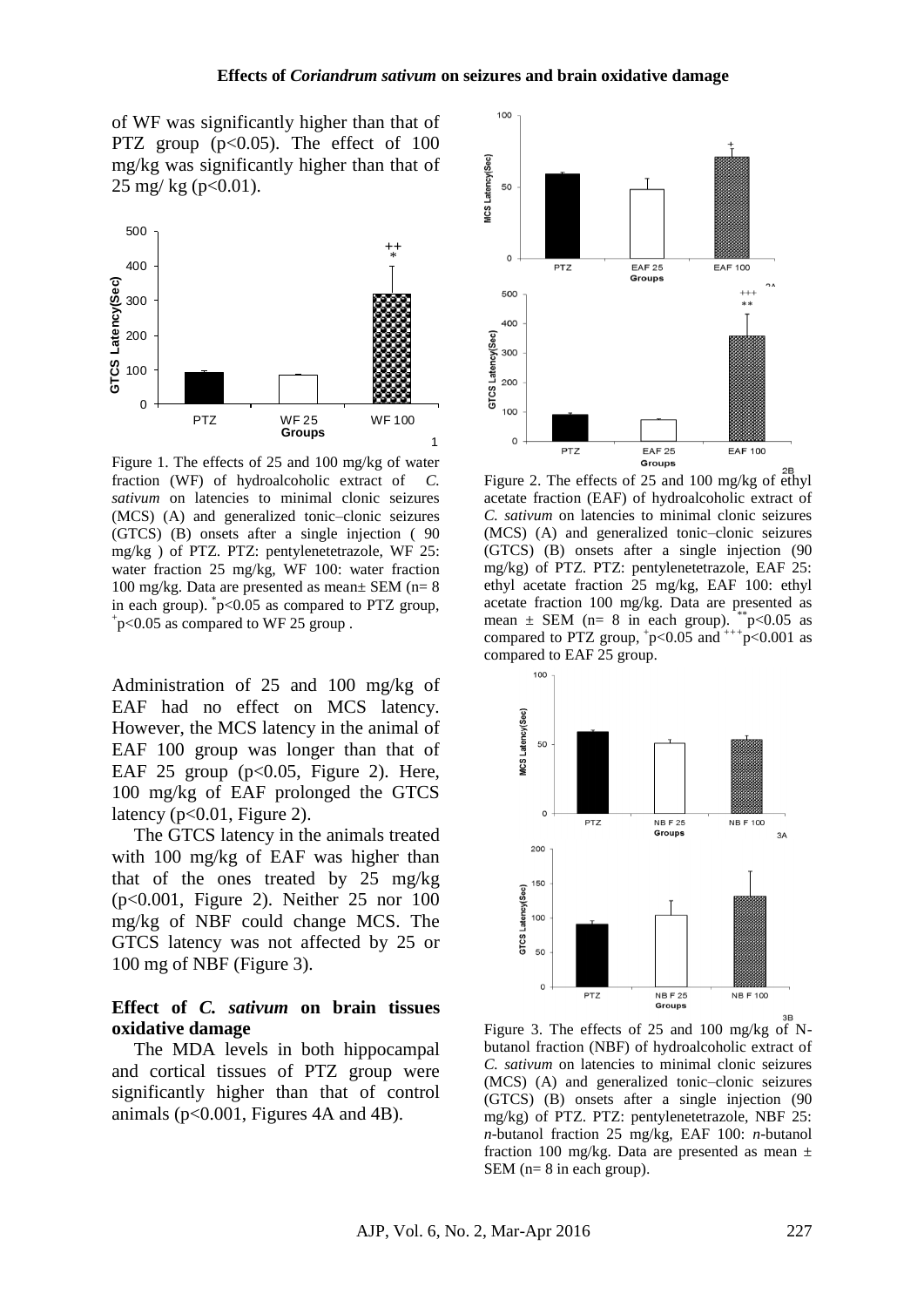As shown in Figure 4A, pretreatment with both 25 and 100 mg/kg of WF resulted in a significant reduction in the free radicalmediated lipid peroxidation in hippocampal tissues as indicated by a decrease in the MDA levels  $(p<0.01$  and  $p<0.001$ , respectively). Pretreatment with 100 mg/kg of WF also reduced MDA concentration in cortical tissues (p<0.01). However, 25 mg/kg of WF was not effective (Figure 4B).



Figure 4. The effects of 25 and 100 mg/kg of water fraction (WF) of hydroalcoholic extract of *C. sativum* on malondialdehyde (MDA) in hippocampal (A) and cortical (B) tissues after a single injection (90 mg/kg) of PTZ. PTZ: pentylenetetrazole, WF 25: water fraction 25 mg/kg, WF 100: water fraction 100 mg/kg. Data are presented as mean± SEM (n= 8 in each group).  $p<0.001$  as compared to control group,  $+p < 0.01$ and  $^{++}$ p<0.001 as compared to PTZ group. The animals of control groups received only vehicle, PTZ group was injected by PTZ, WF 25 and WF 100 groups received 25 and 100 mg/kg of water fraction before PTZ.

The results showed that both 25 and 100 mg/kg of the EAF reduced MDA concentration in hippocampal tissues (p<0.001 for both, Figure 5A). Neither 25 mg /kg nor 100 mg/kg of EAF could change the MDA concentration in cortical tissues (Figure 5B).



Figure 5. The effects of 25 and 100 mg/kg of ethyl acetate fraction (EAF) of hydroalcoholic extract of *C. sativum* on malondialdehyde (MDA) in hippocampal (A) and cortical (B) tissues after a single injection (90 mg/kg) of PTZ.

PTZ: pentylenetetrazole, EAF 25: ethyl acetate fraction 25 mg/kg, EAF 100: ethyl acetate 100 mg/kg. Data are presented as mean $\pm$  SEM (n= 8 in each group).  $\binom{***}{+}$   $\infty$  0.001 as compared to control group,  $^{++}$ p<0.001 as compared to PTZ group. The animals of control groups received only vehicle, PTZ group was injected by PTZ, EAF 25 and EAF 100 groups received 25 and 100 mg/kg of ethyl acetate fraction before PTZ.

The level of hippocampal tissue MDA was reduced by pretreatment with both 25 and 100 mg/kg of NBF ( $p<0.001$ , Figure 6A). Administration of 100 mg/kg of NBF before PTZ decreased MDA concentration in cortical tissues  $(p<0.01)$  but NBF 25 mg/kg was not effective (Figure 6B).

Following PTZ administration, a nonsignificant reduction in hippocampal and a significant reduction in cortical total thiol groups were observed ( $p<0.05$ , Figures 7A and 7B). Pretreatment with 25 mg/kg of WF caused a non-significant elevation of total thiol concentration in hippocampal tissue, as compared with PTZ group (Figure 7A). There were no significant differences between WF 100 and PTZ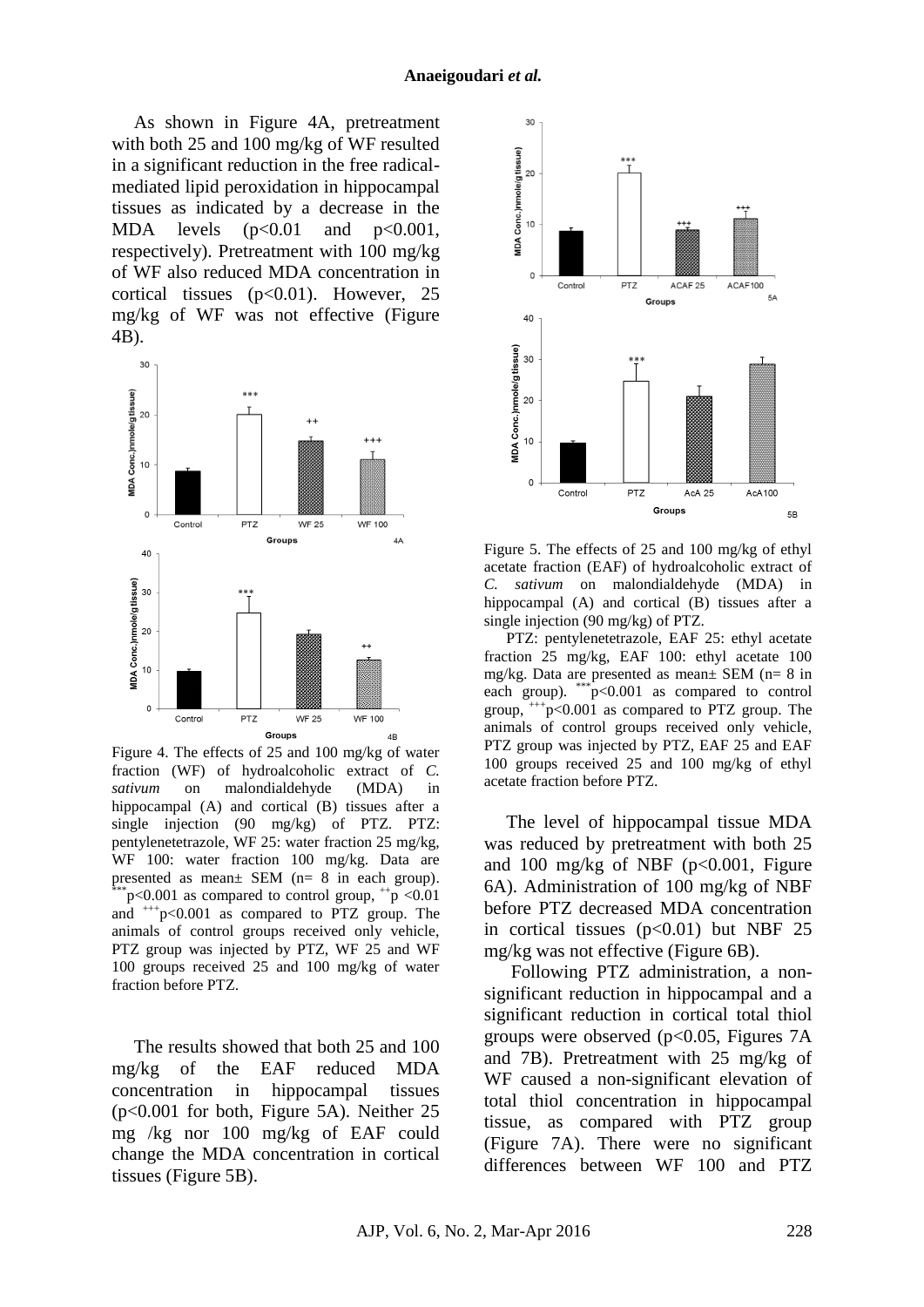groups when total thiol concentration of hippocampal tissue was compared (Figure 7A). However, 100 mg/kg of WF increased total thiol groups in cortical tissue  $(p<0.05$ , Figure 7B).



Figure 6. The effects of 25 and 100 mg/kg of *n*butanol (NBF) of hydroalcoholic extract of *C. sativum* on malondialdehyde (MDA) in hippocampal (A) and cortical (B) tissues after a single injection (90 mg/kg) of PTZ.

PTZ: pentylenetetrazole, NBF 25: *n*-butanol fraction 25 mg/kg, NBF 100: N- butanol 100 mg/kg. Data are presented as mean± SEM (n= 8 in each group). \*\*\*p<0.001 as compared to control group,  $+p<0.01$  and  $^{++}p<0.001$  as compared to PTZ group. The animals of control groups received only vehicle, PTZ group was injected with PTZ, NBF 25 and NBF 100 groups received 25 and 100 mg/kg of *n*butanol fraction before PTZ.

Regarding EAF, both 25 and 100 mg/kg failed to change the thiol concentrations of hippocampal and cortical tissues (Figures 8A and 8B).

The NBF in both 25 and 100 mg/kg increased the total thiol groups in hippocampal tissues ( $p<0.05$  and  $p<0.01$ , respectively, Figure 9A). Pretreatment with 25 or 100 mg/kg of NBF did not affect total thiol concentrations in cortical tissues compared to PTZ group (Figure 9B).



Figure 7. The effects of 25 and 100 mg/kg of water fraction (WF) of hydroalcoholic extract of *C. sativum* on total thiol concentration in hippocampal (A) and cortical (B) tissues after a single injection (90 mg/kg) of pentylenetetrazole (PTZ). Data are presentedd as mean $\pm$ SEM (n=8).  $\bar{p}$  <0.05 as compared to control group,  $+p<0.05$  as compared to PTZ group. The animals of control groups received only vehicle, PTZ group was injected by PTZ, WF 25 and WF 100 groups received 25 and 100 mg/kg of water fraction before PTZ.



Figure 8. The effects of 25 and 100 mg/kg of ethyl acetate fraction (EAF) of hydroalcoholic extract of *C. sativum* on total thiol concentration in hippocampal (A) and cortical (B) tissues after a single injection (90 mg/kg) of pentylenetetrazole (PTZ). Data are presented as mean±SEM (n=8). \* p<0.05 as compared to control group. The animals of control groups received only vehicle, PTZ group was injected with PTZ, EAF 25 and EAF 100 groups received 25 and 100 mg/kg of ethyl acetate fraction before PTZ.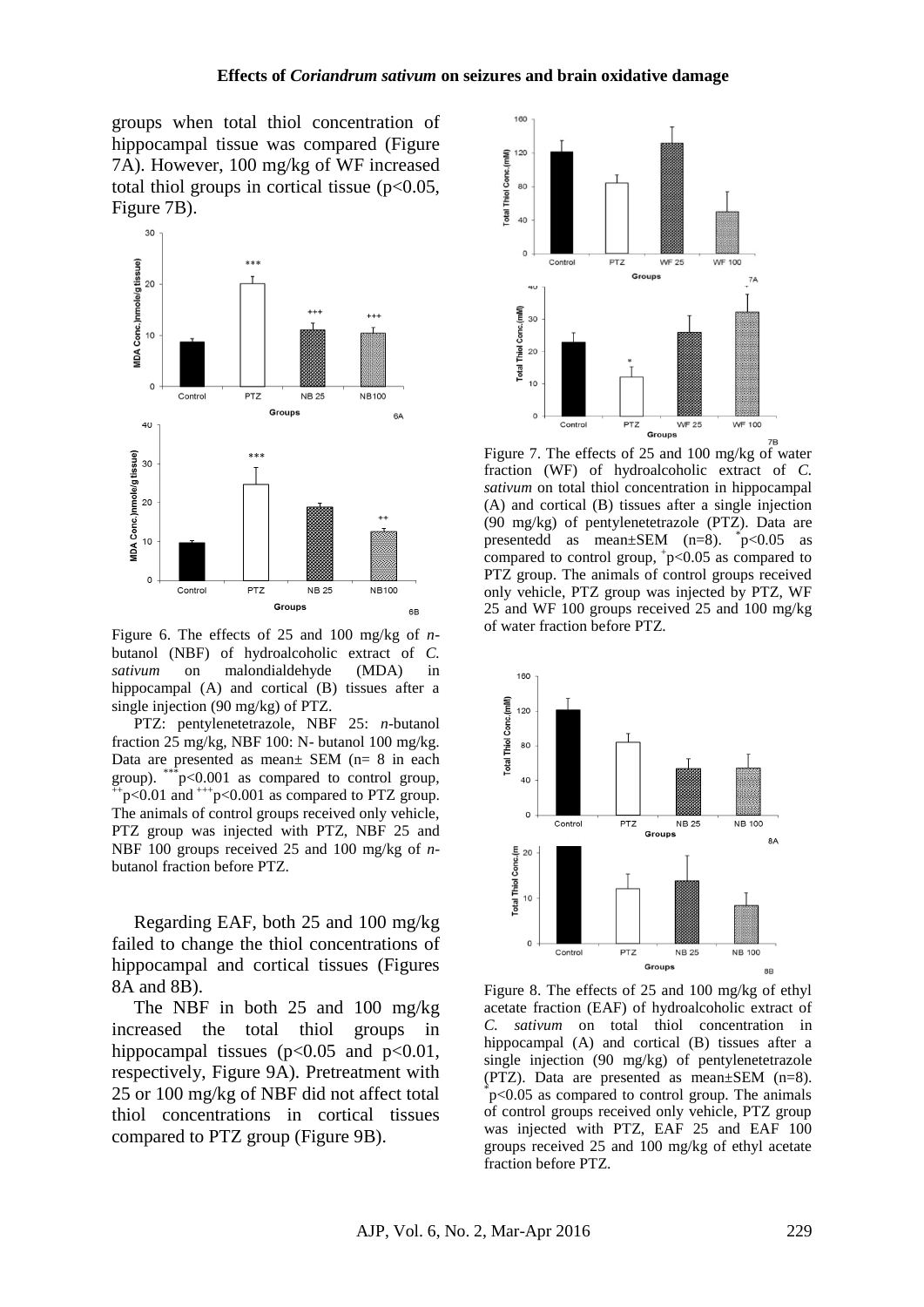

Figure 9. The effects of 25 and 100 mg/kg of *n*butanol (NBF) of hydroalcoholic extract of *C. sativum* on total thiol concentration in hippocampal (A) and cortical (B) tissues after a single injection (90 mg/kg) of PTZ.

PTZ: pentylenetetrazole, NBF 25: *n*-butanol fraction 25 mg/kg, NBF 100: N- butanol 100 mg/kg. Data are present as mean± SEM (n=8 in each group).  $\sqrt[3]{p}$ <0.05 as compared to control group,  $p \leq 0.05$  and  $+p \leq 0.01$  as compared to PTZ group. The animals of control groups received only vehicle, PTZ group was injected by PTZ, NBF 25 and NBF 100 groups received 25 and 100 mg/kg of *n*-butanol fraction before PTZ.

#### **Discussion**

Oxidative stress is the basis for many neurological and neurodegenerative disorders. Previous studies demonstrated that oxidative stress plays an important role in pathogenesis of epileptic seizures (Golechha et al., 2010; Patel, 2004). Especially, an increase in free radicals level has been reported during seizures (Gupta and Briyal, 2006). Similarly, in the present study, we observed an increase in MDA levels and a reduction in total SH groups in the brain of animals subjected to PTZinduced seizure. Increase in concentration of ROS including superoxide anions, hydroxyl radicals and hydrogen peroxide, in the brain due to epilepsy and seizure has

been well documented (Sudha et al., 2001; Rodrigues et al., 2012). The elevation of ROS in the brain may lead to brain tissues oxidative damage which is followed by psychiatric as well cognitive problems such as depression, anxiety and memory loss (Costello and Delanty , 2004; Reilly et al., 2011). The decrease in the life span which has been reported in the epileptic persons may be at least in part due to oxidative damage (Maldonado et al., 2010). Oxidative stress has been also suggested as a link between aging and seizure (Liang et al., 2007). The results of the present study confirmed that lipid peroxidation in brain tissues was higher and total SH groups were lower in PTZ-treated rats than control ones. PTZ-induced seizure model has been frequently used to examine the drugs or natural compounds for potential anticonvulsant properties (Hosseini et al., 2011; Hosseini et al., 2009; Ebrahimzadeh Bideskan et al., 2011; Hosseini et al., 2012; Hosseini et al., 2013). PTZ decreases the GABA system function and the stimulation and increases the activity of glutamate neurotransmission system (White et al., 2007). The contribution of ROS in the neurotoxic effects of PTZ has been suggested (Xie et al., 2012, Liu et al., 2012) and therefore, increase in brain tissues oxidative damage which was seen in the present study is conceivable.

The animals pretreated with *C. sativum* fractions showed a reduction in lipid peroxidation and elevation in thiol concentrations. Consistent with this finding, some studies reported strong antioxidant activity for *C. sativum* (Samojlik et al ., 2010; de Almeida Melo et al., 2003; Hashim et al., 2005; Misharina and Samusenko, 2008; Sultana et al., 2010). We showed that these effects of *C. sativum* fractions are accompanied by an anticonvulsant effect as it increased both MCS and GTCS latencies. Consistent with these findings, it has been shown that several antioxidant agents such as melatonin, vineatrol, trans-resveratrol and alpha lipoic acid have anticonvulsant activity (Gupta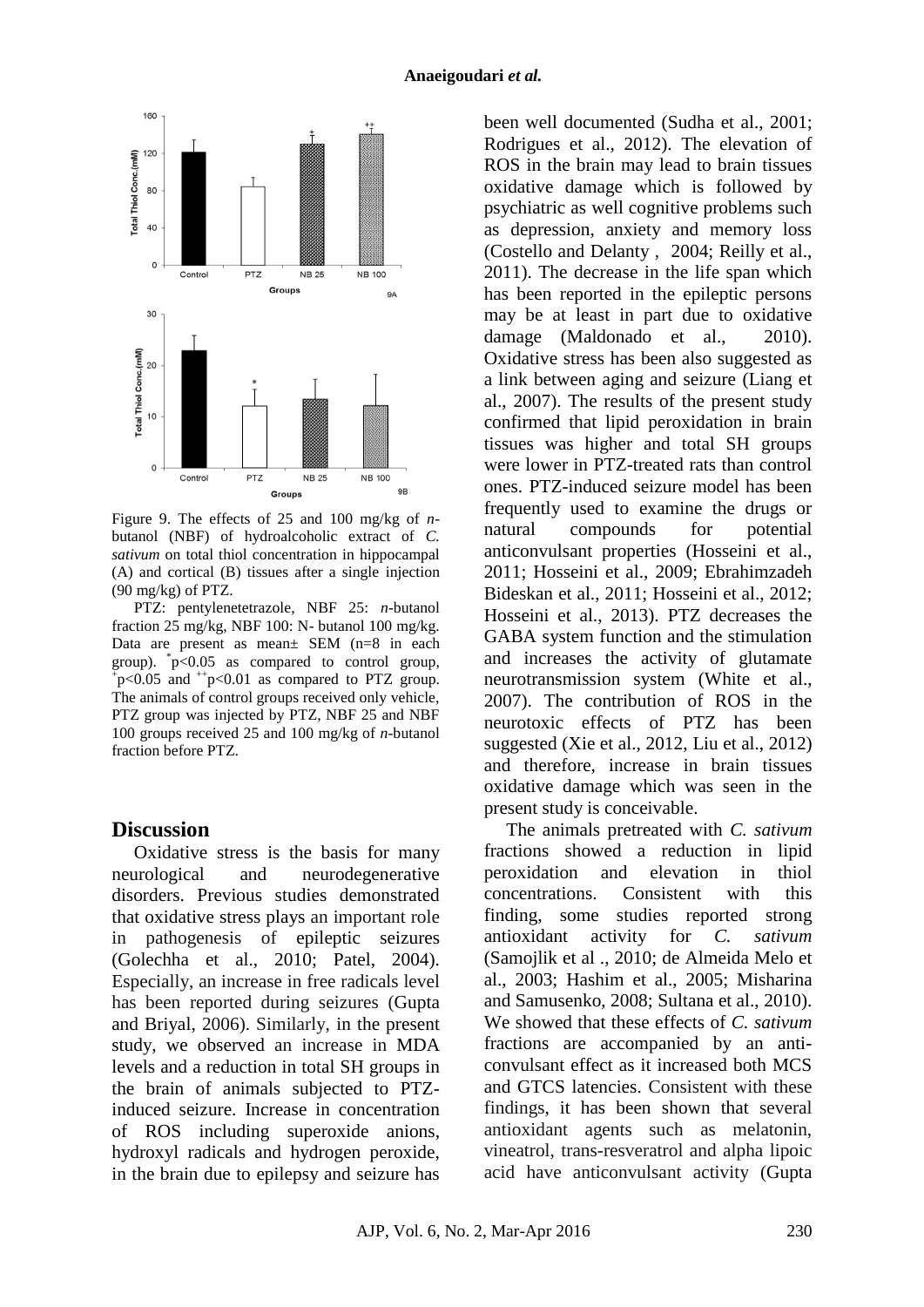and Briyal, 2006; Sharma et al., 2005). The antioxidant effect of *C. sativum* may also be responsible for its neuroprotective activity which was observed in our previous work (Ghorbani et al., 2011).

Recently, an anticonvulsant effect for the aqueous and ethanolic extracts of *C. sativum* seeds has been reported (Hosseinzadeh and Madanifard, 2000). The same effect was found by Emam Ghoreyshi and colleagues for hydroalcoholic and aqueous extracts and essential oil of *C. sativum* seeds (Emam Ghoreyshi and Heydari Hamedani, 2008). However, so far no pharmacological study has been done to evaluate anticonvulsant activity of aerial parts of this plant. These parts of *C. sativum* are widely consumed as vegetable all over the world, especially in the Middle East. In the present study, we showed that different fractions of *C. sativum* aerial parts are anticonvulsive and have inhibitory effects on seizure-induced oxidative stress. Therefore, consumption of aerial parts of this plant may reduce the brain tissues oxidative damage and consequently can decrease brain functional or structural disturbances which occur in epilepsy. To obtain better insight into the nature of constituents responsible for the effect of *C. sativum*, three fractions were prepared from hydroalcoholic extract: (1) WF which dissolves polar compounds and watersoluble plant constituents such as quaternary alkaloids, glycosides and tannins; (2) EAF which extract agents with intermediate polarity such as some flavonoids; (3) NBF which has non-polar agents like sterols, alkanes and some terpenoids (Ghorbani et al., 2012). Our data showed that among these *C. sativum* fractions, both WF and EAF had an anticonvulsant effect which was represented through increase of MCS and GTCS latency. Therefore, it seems that water-soluble and intermediary watersoluble constituents of *C. sativum* hydroalcoholic extract are mainly involved in the anticonvulsant activity of this plant. The presence of flavonoids such as quercetin has been reported in *C. sativum* (Kunzemann and Herrmann, 1977). Consistent with our findings, it has been shown that quercitin and other flavonoids like rutin have considerable anticonvulsant effects (Nassiri-Asl et al., 2010). The sedative and central nervous system depressant effects of flavonoids have been attributed to their affinity for central benzodiazepine receptors (Medina et al., 1997; Griebel et al., 1999; Paladini et al., 1999; Youdim et al., 2004; Kang et al., 2000). Other non-polar compounds such as isoquercitin, linalool, limonene and myrcene may also be candidates for the anticonvulsant effects of coriander (do Vale et al., 2002; Kang et al., 2000; Oganesyan et al., 2007; Picq et al., 1991; Sugawara et al., 1998). Regarding antioxidant activity of *C. sativum*, all three fractions tested in this study were able to decrease lipid peroxidation and increase thiol groups in brain tissues. Natural antioxidants have different solubilities: glutathione, ascorbic acid, phenolic compounds, and urate are water-soluble; tocopherols and carotenoids are lipid-soluble; and hydroxycinnamic acids and flavonoids are intermediatorysoluble (Eastwood, 1999). Therefore, our data show that *C. sativum* contains different antioxidant compounds. This is supported by the findings from previous works stating that aqueous extract, essential oils, and EAF of *C. sativum* have strong antioxidant activity (Samojlik et al., 2010; Satyanarayana et al., 2004; Misharina and Samusenko, 2008). Considering these antioxidant effects, potential benefits for *C. sativum* against seizures itself as well as the nervous system complications due to seizures might be suggested. Furthermore, epilepsy and seizures have been wellknown to be modulated by gammaaminobutyric acid (GABA)ergic and glutamatergic pathways in the brain. It also could be affected by several other neurotransmitters and endogenous substances such as opioids (Engelborghs et al., 2000; Ure and Perassolo., 2000 ). The same interaction with GABAergic system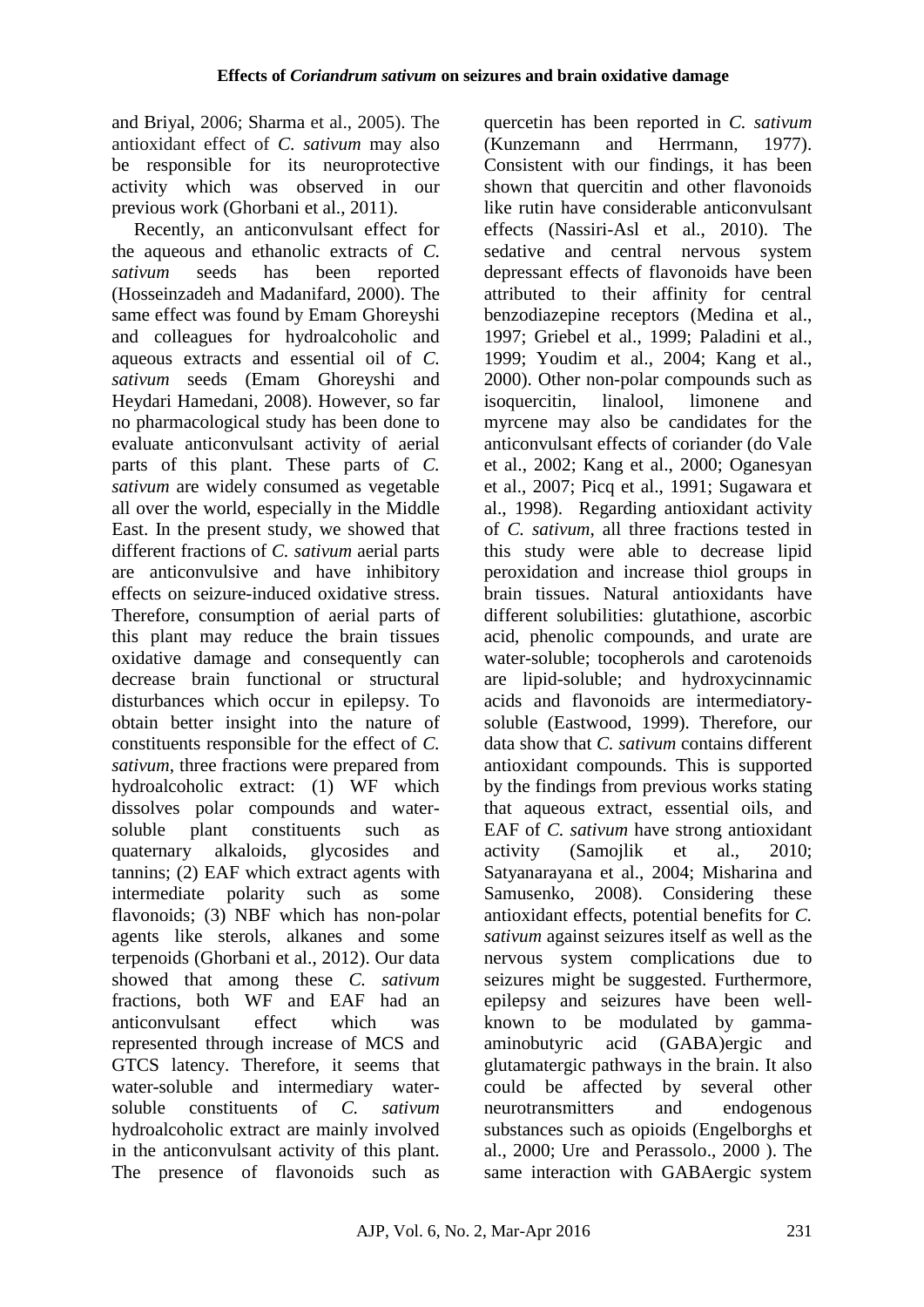may be involved in the mechanisms via which coriander exerts its anti-convulsant effect. It has been shown that linalool has inhibitory effect on glutamate binding in rat cortex and therefore, induces hypnotic and anticonvulsant effects (Elisabetsky et al., 1995). Certainly, further investigations are needed to evaluate these suggestions.

The present study showed that different fractions of *C. sativum* aerial parts possess antioxidant activity in the brain. WF and EAF of this plant induced anticonvulsant effect which was represented by increase of GTCS latency. Isolation of the exact active compound(s) from these fractions may yield novel anticonvulsant agents.

#### **Conflict of interests**

The authors declare that they have no competing interests.

### **References**

- Aldarmaa J, Liu Z, Long J, Mo X, Ma J, Liu J. 2010. Anti-convulsant effect and mechanism of Astragalus mongholicus extract in vitro and in vivo: protection against oxidative damage and mitochondrial dysfunction. Neurochem Res, 35:33-41.
- Costello DJ, Delanty N. 2004.Oxidative injury in epilepsy: potential for antioxidant therapy? Expert Rev Neurother, 4:541-553.
- Coyle JT, Puttfarcken P. 1993. Oxidative stress, glutamate, and neurodegenerative disorders. Science, 262:689-695.
- Dhanapakiam P, Joseph JM, Ramaswamy VK, Moorthi M, Kumar AS. 2008. The cholesterol lowering property of coriander seeds (Coriandrum sativum): mechanism of action. J Environ Biol, 29:53-56.
- Do Vale TG, Furtado EC, Santos JG Jr, Viana GS. 2002. Central effects of citral, myrcene and limonene, constituents of essential oil chemotype from Lippia Alba (Mill.) n.e. Brown. Phytomedicine, 9: 709-714.
- Eastwood MA. 1999. Interaction of dietary antioxidants in vivo: how fruit and vegetables prevent disease? QJM, 92:527- 530.
- Ebrahimzadeh Bideskan AR, Hosseini M, Mohammadpour T, Karami R,

Khodamoradi M, Nemati Karimooy H, [Alavi H](http://www.ncbi.nlm.nih.gov/pubmed/?term=Alavi%20H%5BAuthor%5D&cauthor=true&cauthor_uid=21669164) . 2011. Effects of soy extract on pentylenetetrazol-induced seizures in ovariectomized rats. Zhong Xi Yi Jie He Xue Bao, 9:611-618.

- Eidi M, Eidi A, Saeidi A, Molanaei S, Sadeghipour A, Bahar M, [Bahar K.](http://www.ncbi.nlm.nih.gov/pubmed/?term=Bahar%20K%5BAuthor%5D&cauthor=true&cauthor_uid=19003941) 2009. Effect of coriander seed (Coriandrum sativum L.) ethanol extract on insulin release from pancreatic beta cells in streptozotocin-induced diabetic rats. Phytother Res, 23: 404-406.
- [Elisabetsky E,](http://www.ncbi.nlm.nih.gov/pubmed?term=Elisabetsky%20E%5BAuthor%5D&cauthor=true&cauthor_uid=7651584) [Marschner J,](http://www.ncbi.nlm.nih.gov/pubmed?term=Marschner%20J%5BAuthor%5D&cauthor=true&cauthor_uid=7651584) [Souza DO](http://www.ncbi.nlm.nih.gov/pubmed?term=Souza%20DO%5BAuthor%5D&cauthor=true&cauthor_uid=7651584) . 1995. Effects of linalool on glutamatergic system in the rat cerebral cortex. Neurochem Res, 20: 461-465.
- Emam Ghoreyshi M, Heydari Hamedani G. 2008. Effect of extract and essential oil of Coriandrum sativum seed against pentylenetetrazole-induced seizure. Pharm Sci, 3:1.
- Engelborghs S, D'Hooge R, De Deyn PP. 2000. Pathophysiology of epilepsy. Acta Neurol. Belg, 100: 201-213
- Frolich L, Riederer P. 1995. Free radical mechanisms in dementia of Alzheimer type and the potential for antioxidative treatment. Arzneimittel-Forschung, 45:443-446.
- Ghorbani A, Rakhshandeh H, Asadpour E, Sadeghnia HR. 2011. Effects of Coriandrum sativum extracts on glucose/serum deprivation-induced neuronal cell death. Avicenna J Phytomed, 2:4-9.
- Ghorbani A, Rakhshandeh H, Sadeghnia HR. 2013. Potentiating effects of Lactuca sativa on pentobarbital-induced sleep. Iran J Pharm Res, 12:401-406.
- Ghorbani A, Youssofabad NJ, Rakhshandeh H. 2012. Effect of Viola tricolor on pentobarbital-induced sleep in mice. African J Pharm Pharmacol, 6:2503-2509.
- Ghorbani A, Sadeghnia HR, Asadpour E. 2015. Mechanism of protective effect of lettuce against glucose/serum deprivation-induced neurotoxicity. Nutr Neurosci, 18:103-109.
- Golechha M, Bhatia J, Arya DS. 2010. Hydroalcoholic extract of Emblica officinalis Gaertn. Affords protection against PTZ-induced seizures, oxidative stress and cognitive impairment in rats. Indian J Exp Biol, 48:474-478.
- Griebel G, Perrault G, Tan S, Schoemaker H, Sanger DJ. 1999. Pharmacological studies on synthetic flavonoids: comparison with diazepam. Neuropharmacology, 38:965-977.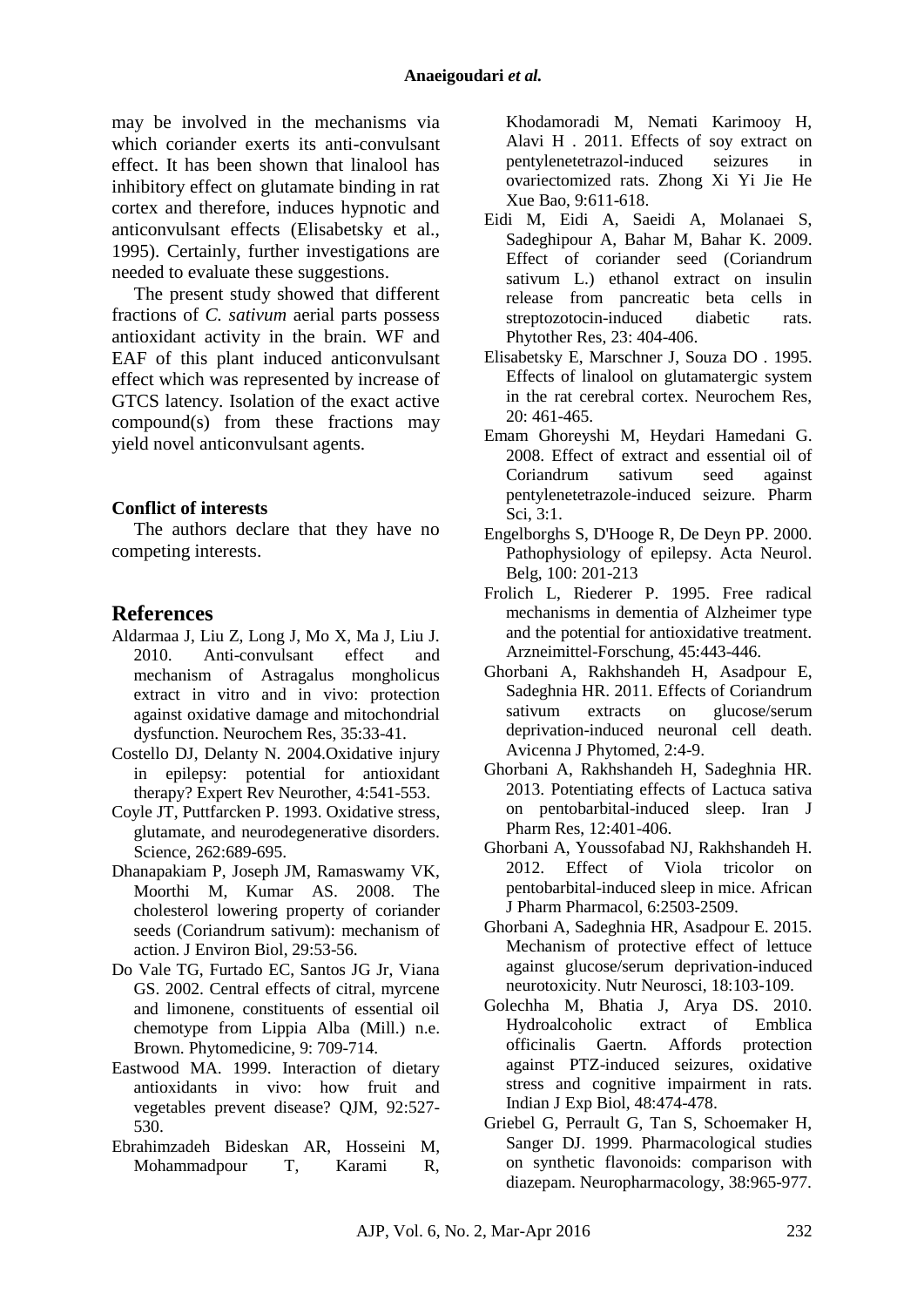- Gupta YK, Briyal S. 2006. Protective effect of vineatrol against kainic acid induced seizures, oxidative stress and on the expression of heat shock proteins in rats. Eur Neuropsychopharmacol, 16:85-91.
- Halliwell B. 1992. Oxygen radicals as key mediators in neurological disease: fact or fiction? Ann Neurol, 32:S10-15.
- Hashim MS, Lincy S, Remya V, Teena M, Anila L. 2005. Effect of polyphenolic compounds from *Coriandrum sativum* on  $H_2O_2$ -induced oxidative stress in human lymphocytes. Food chem, 92:653-660.
- Hosseini M, Ghasemzadeh Rahbardar M, Sadeghnia HR, Rakhshandeh H. 2011. Effects of different extracts of Rosa damascena on pentylenetetrazol-induced seizures in mice. Zhong Xi Yi Jie He Xue Bao, 9:1118-1124.
- Hosseini M, Harandizadeh F, Niazamand S, Soukhtanloo M, Mahmoudabady M. 2013. Antioxidant effect of Achillea wilhelmsii extract on pentylenetetrazole (seizure model)-induced oxidative brain damage in Wistar rats. Indian J Physiol Pharmacol, 57:418-424.
- Hosseini M, Jafarianheris T, Seddighi N, Parvaneh M, Ghorbani A, Sadeghnia HR, [Rakhshandeh H.](http://www.ncbi.nlm.nih.gov/pubmed/?term=Rakhshandeh%20H%5BAuthor%5D&cauthor=true&cauthor_uid=23257144) 2012. Effects of different extracts of Eugenia caryophyllata on pentylenetetrazole-induced seizures in mice. Zhong Xi Yi Jie He Xue Bao, 10:1476- 1481.
- Hosseini M, Pourganji M, Khodabandehloo F, Soukhtanloo M, Zabihi H. 2012. Protective effect of l-arginine against oxidative damage as a possible mechanism of its Bene. cial properties on spatial learning in ovariectomized rats. Basic Clin Neurosci, 3:36-44.
- Hosseini M, Sadeghnia HR, Salehabadi S, Alavi H, Gorji A. 2009. The effect of Larginine and L-NAME on pentylenetetrazole induced seizures in ovariectomized rats, an in vivo study. Seizure, 18:695-698.
- Hosseini M, Sadeghnia HR, Salehabadi S, Soukhtanloo M. 2013. Contribution of estradiol in sex-dependent differences of pentylenetetrazole-induced seizures in rats. Acta Physiol Hung, 100:237-245.
- Hosseinzadeh H, Madanifard M. 2000. Anticonvulsant effects of Coriandrum sativum L. seed extracts in mice. Arch Iran Med, 3:81-84.
- [Hosseinzadeh H,](http://www.ncbi.nlm.nih.gov/pubmed?term=Hosseinzadeh%20H%5BAuthor%5D&cauthor=true&cauthor_uid=16707256) [Sadeghnia HR.](http://www.ncbi.nlm.nih.gov/pubmed?term=Sadeghnia%20HR%5BAuthor%5D&cauthor=true&cauthor_uid=16707256) 2007. Protective effect of safranal on pentylenetetrazol-induced seizures in the rat: involvement of GABAergic and opioids systems. [Phytomedicine,](http://www.ncbi.nlm.nih.gov/pubmed/?term=Protective+effect+of+safranal+on+pentylenetetrazol-induced+seizures+in+the+rat%3A+involvement+of+GABAergic+and+opioids+systems) 14:256-262.
- Hosseinzadeh H, Sadeghnia HR. 2005. Safranal, a constituent of Crocus sativus (saffron), attenuated cerebral ischemia induced oxidative damage in rat hippocampus. J Pharm Pharm Sci, 8:394- 399.
- Kang TH, Jeong SJ, Kim NY, Higuchi R, Kim Yc. 2000. Sedative activity of two flavonol glycosides isolated from the flowers of Albizzia julibrissin Durazz. J Ethnopharmacol, 71:321-323.
- Kang TH, Jeong SJ, Kim NY, Higuchi R, Kim YC. 2000. Sedative activity of two flavonol glycosides isolated from the flowers of Albizzia julibrissin Durazz. J Ethnopharmacol, 71:321-323.
- Khodabandehloo F, Hosseini M, Rajaei Z, Soukhtanloo M, Farrokhi E, Rezaeipour M. 2013. Brain tissue oxidative damage as a possible mechanism for the deleterious effect of a chronic high dose of estradiol on learning and memory in ovariectomized rats. Arq Neuropsiquiatr, 71:313-319.
- Kudin AP, Kudina TA, Seyfried J, Vielhaber S, Beck H, Elger CE, [Kunz WS.](http://www.ncbi.nlm.nih.gov/pubmed/?term=Kunz%20WS%5BAuthor%5D&cauthor=true&cauthor_uid=11982622) 2002. Seizure-dependent modulation of mitochondrial oxidative phosphorylation in rat hippocampus. Eur J Neurosci, 15:1105- 1114.
- Kunzemann J, Herrmann K. 1977. [Isolation and identification of flavon(ol)-Oglycosides in caraway (Carum carvi L.), fennel (Foeniculum vulgare Mill.), anise (Pimpinella anisum L.), and coriander (Coriandrum sativum L.), and of flavon-Cglycosides in anise. I. Phenolics of spices (author's transl)]. Z Lebensm Unters Forsch, 164:194-200.
- Liang LP, Beaudoin ME, Fritz MJ, Fulton R, Patel M. 2007. Kainate-induced seizures, oxidative stress and neuronal loss in aging rats. Neuroscience, 147:1114-1118.
- Liu SH, Chang CD, Chen PH, Su JR, Chen CC, Chaung HC. 2012. Docosahexaenoic acid and phosphatidylserine supplementations improve antioxidant activities and cognitive functions of the developing brain on pentylenetetrazol-induced seizure model. Brain Res, 1451:19-26.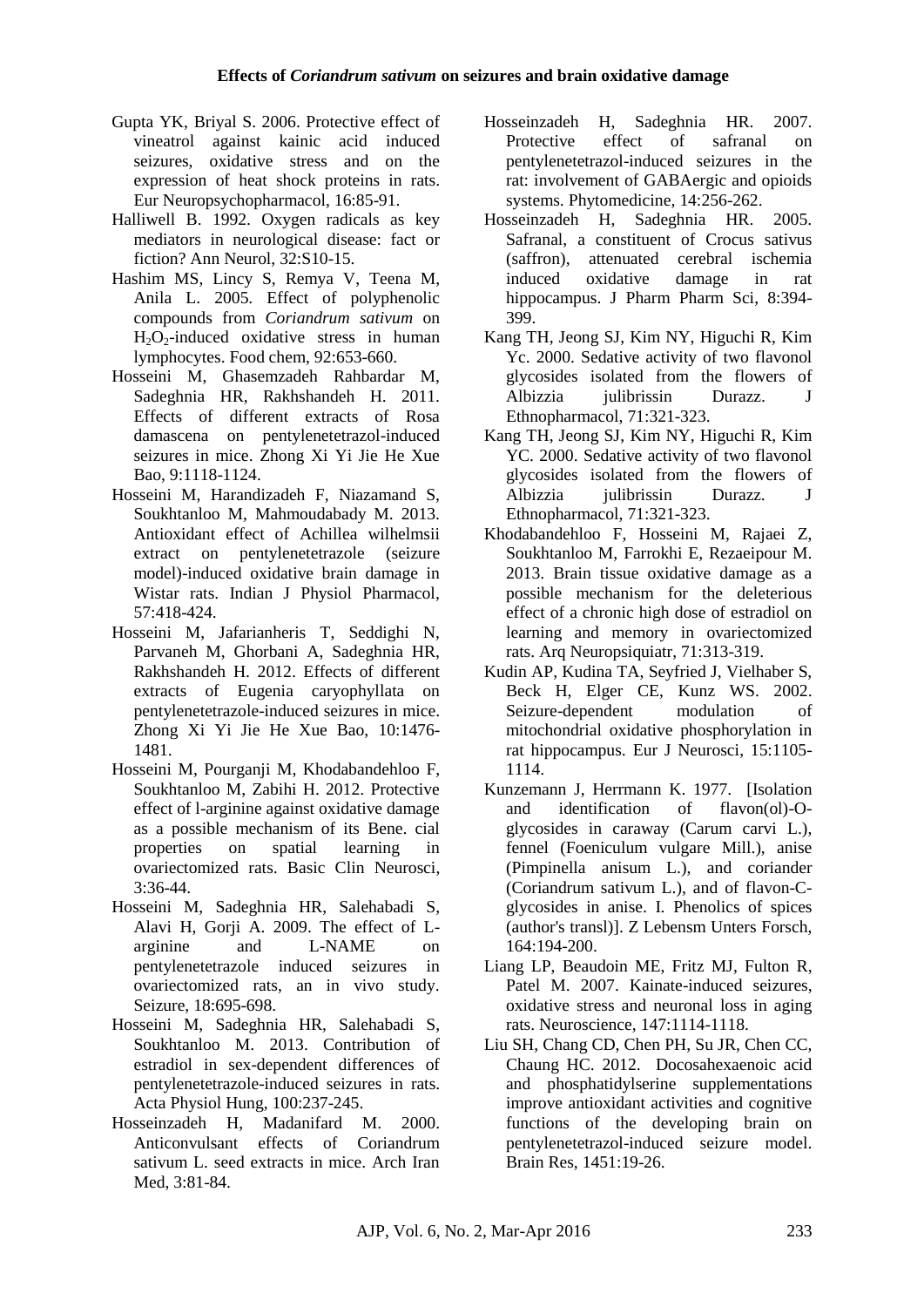- Loscher W, Honack D, Fassbender CP, Nolting B. 1991. The role of technical, biological and pharmacological factors in the laboratory evaluation of anticonvulsant drugs. III. Pentylenetetrazole seizure models. Epilepsy Res, 8: 171-180.
- Maldonado A, Ramos W, Perez J, Huaman LA, Gutierrez EL. 2010 .[Convulsive status epilepticus: clinico-epidemiologic characteristics and risk factors in Peru]. Neurologia, 25:478-484.
- Meador KJ. 2002. Cognitive outcomes and predictive factors in epilepsy. Neurology, 58:S21-26.
- Medina JH, Viola H, Wolfman C, Marder M, Wasowski C, Calvo D, [Paladini AC.](http://www.ncbi.nlm.nih.gov/pubmed/?term=Paladini%20AC%5BAuthor%5D&cauthor=true&cauthor_uid=9130252) 1997. Overview--flavonoids: a new family of benzodiazepine receptor ligands. Neurochem Res, 22:419-425.
- Mehla J, Reeta KH, Gupta P, Gupta YK. 2010. Protective effect of curcumin against seizures and cognitive impairment in a pentylenetetrazole-kindled epileptic rat model. Life Sci, 87:596-603.
- Misharina TA, Samusenko AL. 2008. [Antioxidant properties of essential oils from lemon, grapefruit, coriander, clove, and their mixtures]. Prikl Biokhim Mikrobiol, 44:482-486.
- Misharina TA, Samusenko AL. 2008. Antioxidant properties of essential oils from lemon, grapefruit, coriander, clove, and their mixtures. Prikl Biokhim Mikrobil, 44:438- 442.
- Nassiri-Asl M, Mortazavi SR, Samiee-Rad F, Zangivand AA, Safdari F, Saroukhani S, [Abbasi E.](http://www.ncbi.nlm.nih.gov/pubmed/?term=Abbasi%20E%5BAuthor%5D&cauthor=true&cauthor_uid=20452834) 2010. The effects of rutin on the development of pentylenetetrazole kindling and memory retrieval in rats. Epilepsy Behav, 18:50-3.
- Nassiri-Asl M, Naserpour Farivar T, Abbasi E, Sadeghnia HR, Sheikhi M, Lotfizadeh M, [Bazahang P.](http://www.ncbi.nlm.nih.gov/pubmed/?term=Bazahang%20P%5BAuthor%5D&cauthor=true&cauthor_uid=24063781) 2013. Effects of rutin on oxidative stress in mice with kainic acidinduced seizure. J Integr Med, 11:337-342.
- Oganesyan ET, Nersesyan ZM, Parkhomenko AY. 2007. Chemical composition of the above-ground part of Coriandrum sativum. Pharm Chem J, 41: 149-153.
- Paladini AC, Marder M, Viola H, Wolfman C, Wasowski C, Medina JH. 1999. Flavonoids and the central nervous system: from forgotten factors to potent anxiolytic compounds. J Pharm Pharmacol, 51:519- 526.
- Parfenova H, Leffler CW, Basuroy S, Liu J, Fedinec AL. 2012. Antioxidant roles of heme oxygenase, carbon monoxide, and bilirubin in cerebral circulation during seizures. J Cereb Blood Flow Metab, 32:1024-1034.
- Patel M. 2004. Mitochondrial dysfunction and oxidative stress: cause and consequence of epileptic seizures. Free Radic Biol Med, 37:1951-1962.
- Picq M, Cheav SL, Pringent AF. 1991. Effect of two flavonoi compounds on central nervous system. Analgesic activity. Life Sci, 49: 1979-1988.
- Porter RJ, Cereghino JJ, Gladding GD, Hessie BJ, Kupferberg HJ, Scoville B, White, BG. 1984. Antiepileptic drug development program. [Cleve Clin Q,](http://www.ncbi.nlm.nih.gov/pubmed/6380818) 51: 293-305.
- Qureshi GA, Baig S, Sarwar M, Parvez SH. 2004. Neurotoxicity, oxidative stress and cerebrovascular disorders. Neurotoxicology, 25:121-138.
- Rakhshandah H, Hosseini M. 2006. Potentiation of pentobarbital hypnosis by Rosa damascena in mice. Indian J Exp Biol, 44:910-912.
- Rakhshandeh H, Sadeghnia HR, Ghorbani A. 2012. Sleep-prolonging effect of Coriandrum sativum hydro-alcoholic extract in mice. Nat Prod Res. Nat Prod Res, 26:2095-2098.
- Reilly C, Agnew R, Neville BG. 2011. Depression and anxiety in childhood epilepsy: a review. Seizure, 20:589-597.
- Rodrigues AD, Scheffel TB, Scola G, Santos MT, Fank B, Freitas SCV, et al. 2012. Neuroprotective and anticonvulsant effects of organic and conventional purple grape juices on seizures in wistar rats induced by pentylenetetrazole. [Neurochem Int,](http://www.ncbi.nlm.nih.gov/pubmed/?term=Neuroprotective+and+Anticonvulsant+Effects+of+Organic+and+Conventional+Purple+Grape+Juices+on+Seizures+in+Wistar+Rats+Induced+by+Pentylenetetrazole) 60:799- 805.
- Sadeghnia HR, Kamkar M, Assadpour E, Boroushaki MT, Ghorbani A. 2013. Protective effect of safranal, a constituent of Crocus sativus, on quinolinic acid-induced oxidative damage in rat hippocampus. Iran J Basic Med Sci, 16:73-82.
- Samojlik I, Lakic N, Mimica-Dukic N, Dakovic-Svajcer K, Bozin B. 2010. Antioxidant and hepatoprotective potential of essential oils of coriander (Coriandrum sativum L.) and caraway (Carum carvi L.) (Apiaceae). J Agric Food Chem, 58:8848- 8853.